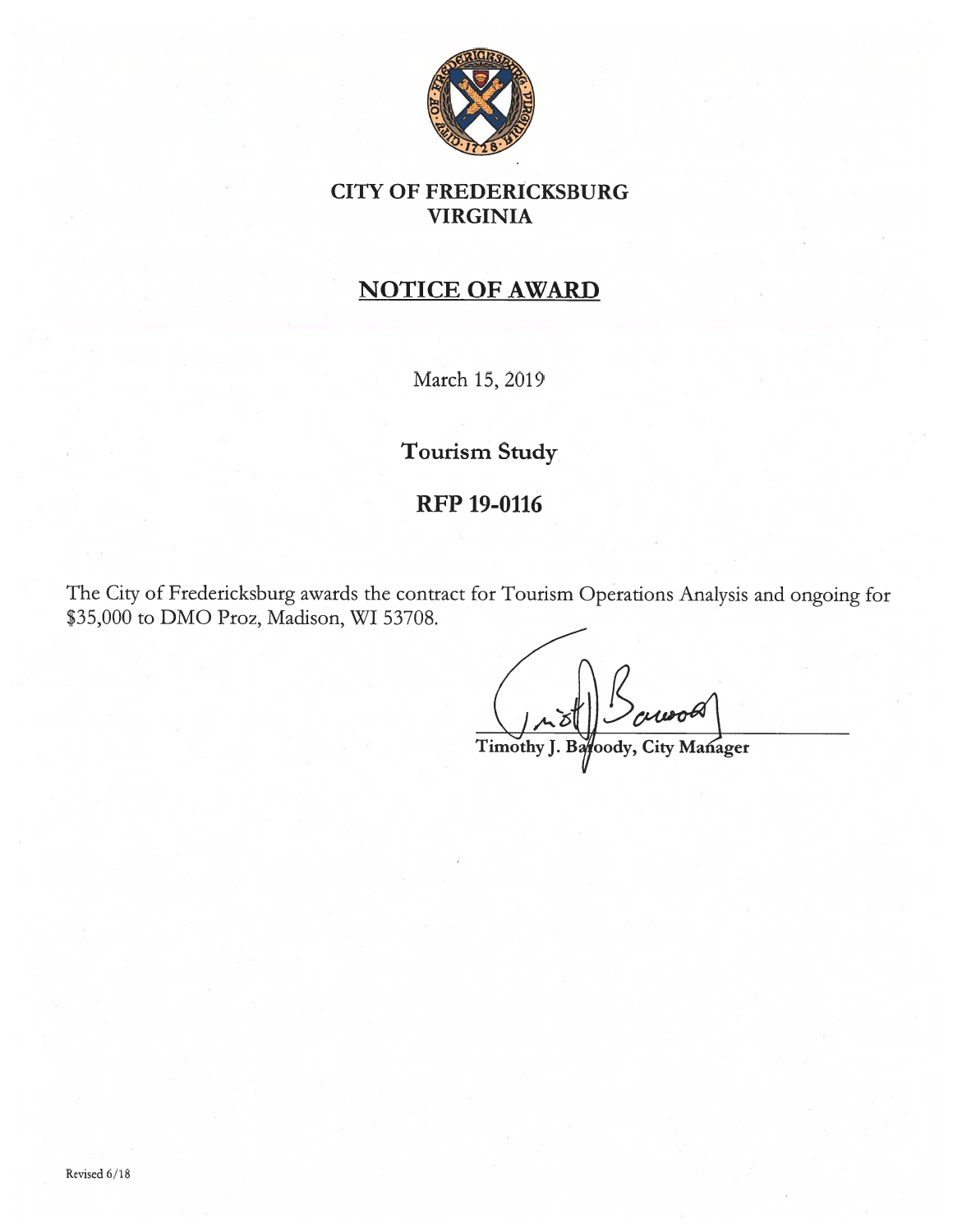

## CONTRACT CoF-19-0116-DMO BETWEEN CITY OF FREDERICKSBURG, VIRGINIA AND ZEITGEIST CONSULTING dba DM0 PROZ

This is a Contract between the City of Fredericksburg, Virginia ("City") and DMO Proz (the "Contractor") for the provision of an analysis of the City's tourism operation under the City's Request for Proposal #19- <sup>0116</sup> and the Contractor's proposa<sup>l</sup> dated January 21, <sup>2019</sup> and modified through any negotiated agreements.

## I. SCOPE OF CONTRACT

All requirements proposed for <sup>a</sup> tourism operation analysis as stated in the Request for Proposal; and the solution as delineated in Contractor's proposa<sup>l</sup> and any negotiated agreements.

### II. TERM

The Contract shall be effective from May 1, 2019 through August 30, 2019. All orders and related documents shall survive the period of performance stated in this section until all orders (executed prior to the expiration date of the contract) have been completely performed.

#### III. RENEWAL OF CONTRACT

This contract has no renewals.

## IV. INTERPRETATION OF CONTRACT

The contract consists of, in this order of precedence,: (1) this contract form; (2) all executed orders and attachments referencing this contract (3) the original reques<sup>t</sup> for proposa<sup>l</sup> and any addenda; and (4) the Contractor's solution, as set out in the Contractor's proposa<sup>l</sup> submitted and modified through any negotiated agreements.

## V. PRICING AND PAYMENT SCHEDULE

Progress payments will be made during the project at the intervals indicated in the paymen<sup>t</sup> schedule below. In the event that additional work is requested to update the study, invoices for hourly rates of service shall be submitted for authorization and payment.

| <b>Completion Milestones</b>                                                                          | Payment % |
|-------------------------------------------------------------------------------------------------------|-----------|
| Assessment and Analysis - inclusive of all travel expenses.                                           |           |
| Project Kickoff<br>Scoping /Identification and Request for Documentation                              | 10        |
| Review of documentation and research, general operations, structure,<br>Governance & productivity/ROI | 30        |
| Interviews with key stakeholders & professional staff                                                 | 30        |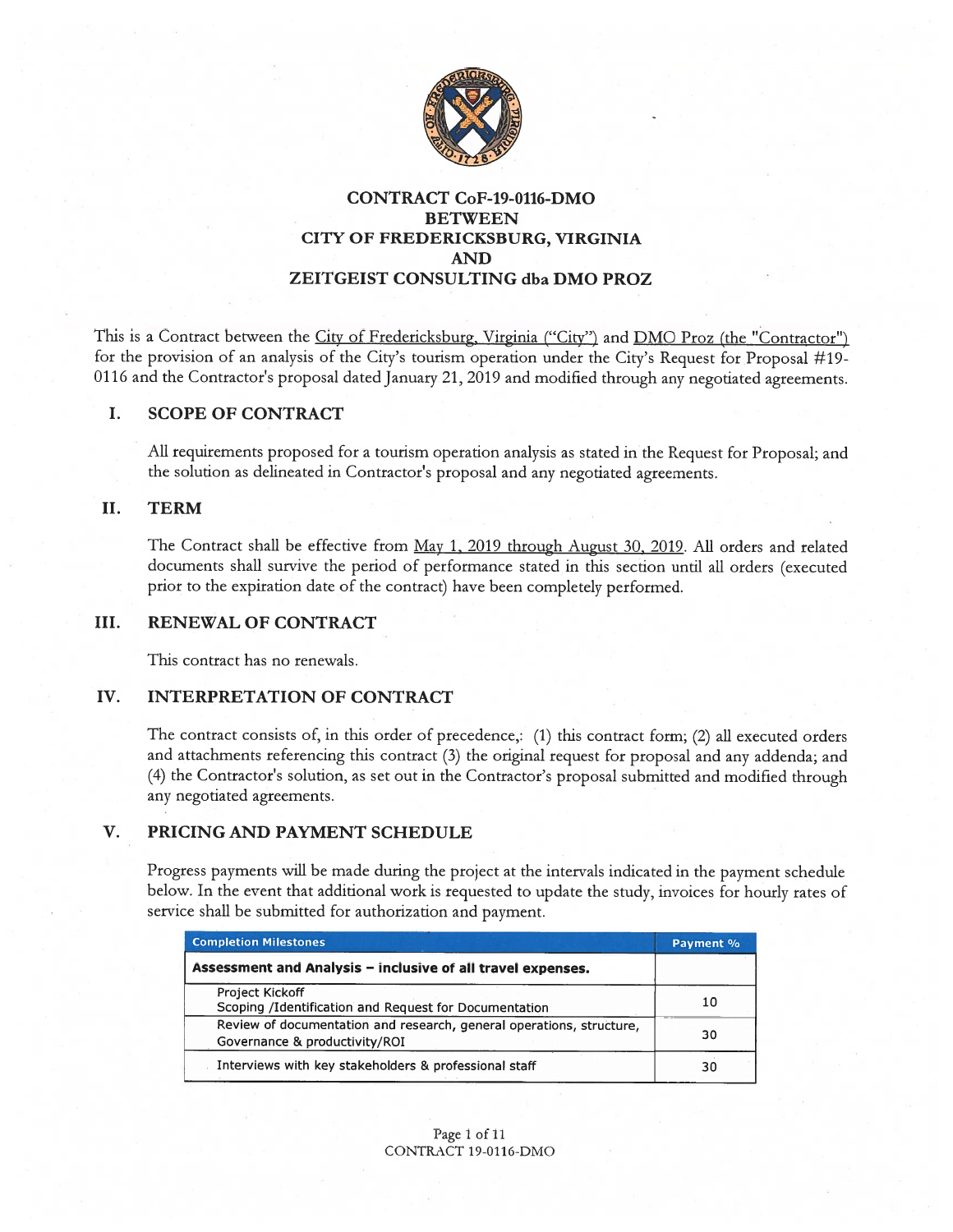| Total Fees not to exceed \$35,000                                        |    |
|--------------------------------------------------------------------------|----|
| presentation of the final report to the City Council                     |    |
| necessary / Preparation of analysis & recommendations / Oral             | 30 |
| Compilation of data and interview notes / Follow up phone interviews, if |    |
|                                                                          |    |

| <b>Optional Services</b>    | Fee       |
|-----------------------------|-----------|
| Hourly Rate for Bill Geist  | \$200/hr. |
| Hourly Rate for Terri White | \$175/hr. |

## VI. REPORTING AND DELIVERY INSTRUCTIONS

The contractor shall provide <sup>a</sup> semi-monthly progress repor<sup>t</sup> to the City's Project Manager beginning May 15, 2019, and continuing on the  $30<sup>th</sup>$  and  $15<sup>th</sup>$  of every month until the contract work is completed outlining the following:

- 1. The specific accomplishments achieved during the reporting period.
- 2. The specific tasks completed pursuan<sup>t</sup> to the provisions of the contract and the completion dates of such tasks.
- 3. The projected completion dates for the remaining specific tasks required by the contract.

At least two (2) weeks prior to the submission of the final report, the Contractor shall present a preliminary draft of the final repor<sup>t</sup> to the City Project Manager. The City shall have the right to require additional elaboration as it deems necessary to ensure <sup>a</sup> comprehensive written report. On or before the ending period of performance specified in the contract, the final repor<sup>t</sup> shall be delivered to the Project Manager. The contractor shall furnish four (4) copies of the final report and an electronic file.

The contractor shall make at least one (1) oral presentation of the final repor<sup>t</sup> to the City Council as deemed necessary by the Project Manager.

| <b>Timeline of Events</b>                                                                                                                  |                | Date                   |
|--------------------------------------------------------------------------------------------------------------------------------------------|----------------|------------------------|
| 1/2 Day Project Kickoff Meeting<br>Scoping /Identification and Request for Documentation                                                   | <b>On Site</b> | May 1, 2019            |
| 2-3 Days Initial Research and Document/Data Collection                                                                                     |                |                        |
| 1/2 Day Travel to and from = 1 Full Day<br>5 Days in market for Stakeholder Interviews and Meetings                                        | <b>On Site</b> | June 3-7, 2019         |
| 3-4 Days Compilation of Productivity, Operations, Governance and<br><b>Interview Notes</b><br>5 Days Writing, Analysis and Recommendations |                |                        |
| 1/2 Day Additional Conference Calls to review and discuss                                                                                  |                |                        |
| 1 Day to Present Findings, Analysis and Recommendations                                                                                    |                |                        |
| $1/2$ Day Travel to and from = 1 Full Day<br>Oral presentation of the final report to the City Council                                     | <b>On Site</b> | <b>August 13, 2019</b> |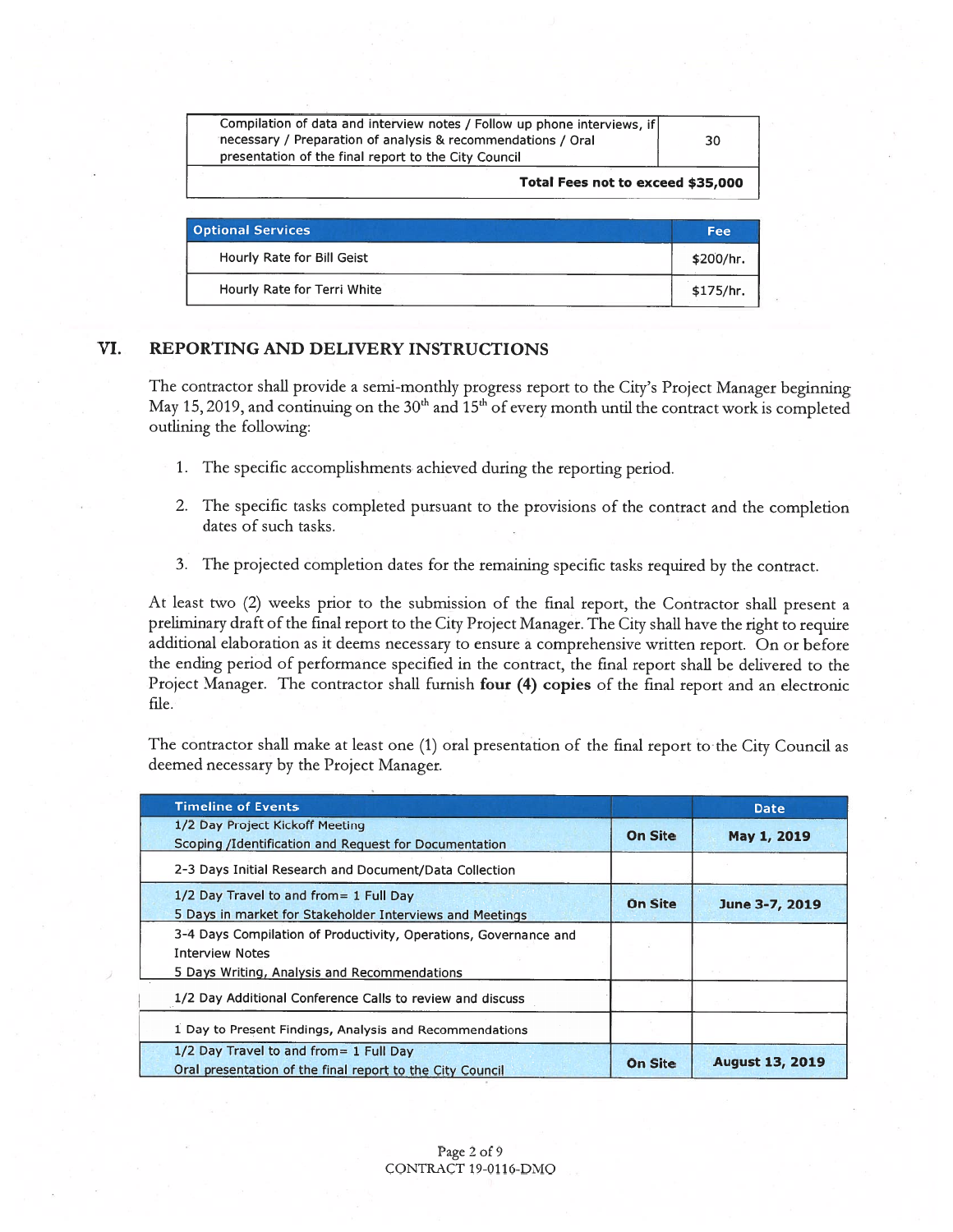### VII. TERMS

- 1. Authorization to do Business in Virginia. Contractor is authorized to do business in Virginia as <sup>a</sup> domestic or foreign business entity under Title 13.1 or Title <sup>50</sup> of the Virginia Code. Contractor will not allow its existence to lapse or its certificate of authority or registration to do business in Virginia to be revoked or cancelled during the term of this contract.
- 2. Relation to City. Contractor is an independent contractor of the City. This contract does not create an employment relationship between the City and Contractor or any of its employees.
- 3. Prime Contractor and Subcontractors. Contractor has prime responsibility for all services and goods to be provided under this contract, specifically including adequate supervision of work to be performed. This contract is only between Contractor and the City, and Contractor accepts full responsibility for the work performed and goods provided by, and the acts and omissions of, its subcontractors.

Subcontractor will not subcontract for any par<sup>t</sup> of this contract without the advance written permission of the City Purchasing Manager. Contractor will provide the names, qualifications, and experience of any propose<sup>d</sup> subcontractors to the City Purchasing Manager.

4. Modifications. Only the City Manager or City Purchasing Manager may modify this contract on behalf of the City. Only the original signatory of the contract on behalf of Contractor, or another individual authorized in writing by Contractor to modify the contract, may modify the contract on behalf of Contractor. Modifications to this contract can only be authorized in accordance with Code of Virginia  $\sqrt{2.2}$ -4309. Modifications can only be authorized by the following methods:

City and Contractor may agree in writing to modify the terms of the contract. Any additional goods or services to be provided must be of <sup>a</sup> sort that is ancillary to, or within the same broad product or services categories as, those provided for in the original contract.

The City may issue written change orders for changes such as services to be performed, methods of packing or shipping, and <sup>p</sup>lace of delivery or installation. If Contractor determines that the change order will not necessitate <sup>a</sup> change in compensation or schedule, Contractor will comply with the change order upon receipt. If Contractor determines that the change order will necessitate <sup>a</sup> change in compensation or schedule, Contractor will notify the City of that determination, and only procee<sup>d</sup> to comply with the change order upon the City's written approval.

The contract may be renewed by agreemen<sup>t</sup> if provided for in the description of the contract term.

Contractor shall not require any employee or agen<sup>t</sup> of the City other than the City Manager or Purchasing Manager to execute any additional contract, license, or other agreemen<sup>t</sup> pertaining to this contract.

- 5. Freedom of Information Act. All records pertaining to this contract may be open to inspection by the public under the Virginia Freedom of Information Act (Virginia Code  $\sqrt{2.2-3700}$  et. seq) unless specifically exempted under the Act (including records properly exempted under Code of Virginia § 2.2-4342).
- 6. Audit. Contractor will retain all records related to this contract for <sup>5</sup> years after final paymen<sup>t</sup> or until audited by the City, whichever comes first. The City may inspect these records upon reasonable notice to Contractor.

Page <sup>3</sup> of <sup>9</sup> CONTRACT 19-0116-DMO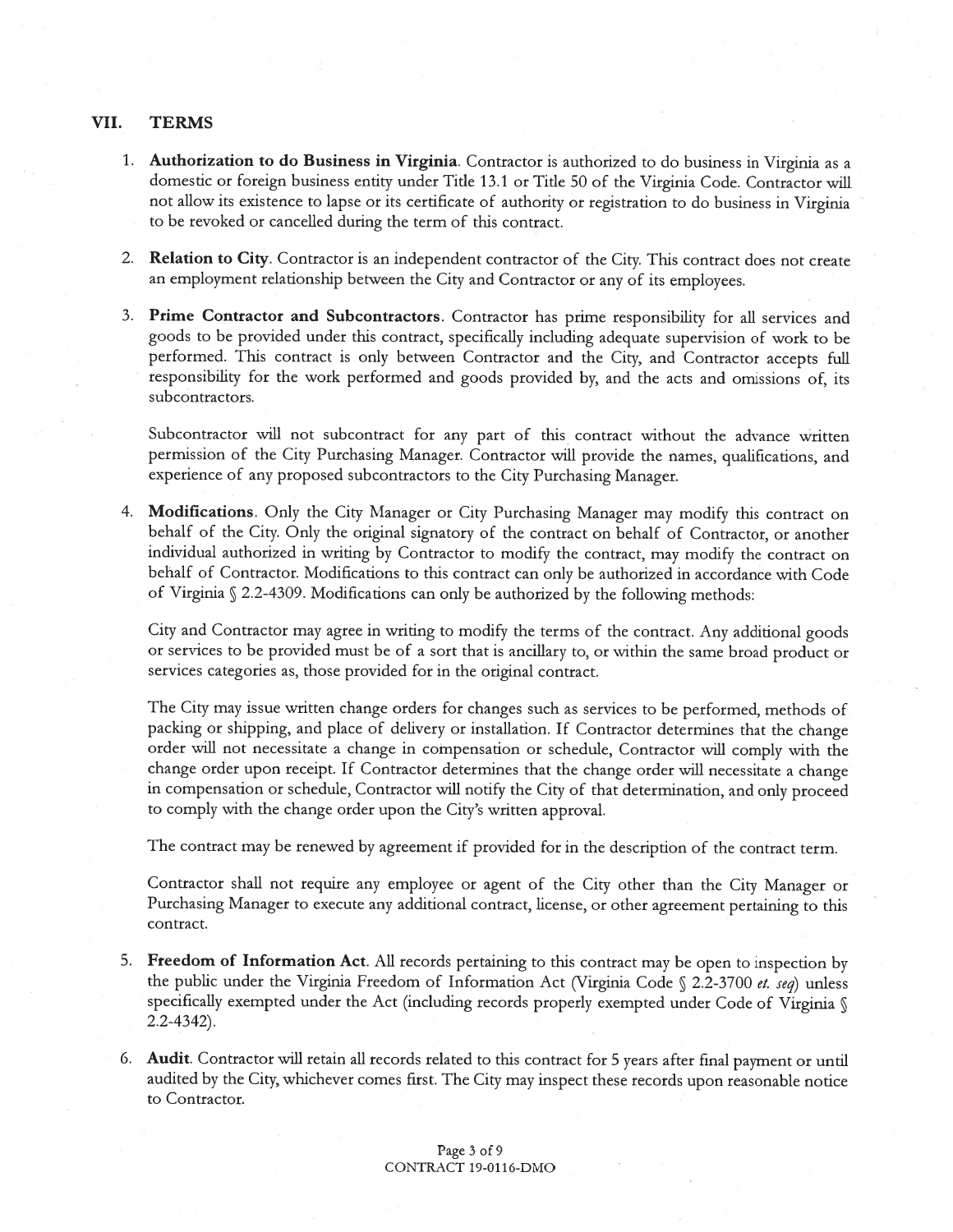- 7. Ethics in Public Contracting. Contractor certifies that its offer is made without collusion or fraud and that it has not offered or received any kickbacks or inducements from any other offeror, supplier, manufacturer, or subcontractor and that it has not conferred on any public employee having official responsibility for this purchase any payment, loan, subscription, advance, deposit of money, services, or anything of more than nominal value, present or promised unless consideration of substantially equal or greater value was exchanged.
- 8. Immigration. Contractor does not, and will not during the performance of this contract, knowingly employ an unauthorized alien as defined in federal Immigration Reform and Control Act of 1986. Contractor will register for and participate in the federal E-Verify Program if required to do so under Code of Virginia § 2.2-4308.2. Contractor will provide the City with a copy of their E-Verify "Maintain Company" page to the City upon request. Failure to comply with E-Verify requirements subjects Contractor to automatic disbarment from City procurement until the requirements are met.
- 9. Non-Discrimination. Contractor will not discriminate against any employee or applicant for employment because of race, religion, color, sex, national origin, age, disability, or other basis prohibited by state law relating to discrimination in employment, except where there is <sup>a</sup> bona fide occupational qualification reasonably necessary to the normal operation of the contractor. Contractor will post in conspicuous <sup>p</sup>laces, available to employees and applicants for employment, notices stating the terms of this section.

Contractor, in all solicitations or advertisements for employees <sup>p</sup>laced by or on behalf of the contractor, will state that the contractor is an equa<sup>l</sup> opportunity employer.

Notices, advertisements, and solicitations placed in accordance with federal law, rule, or regulation are sufficient for the purposes of this section.

Contractor will include the terms of this section in every subcontract or purchase order of over \$10,000, so that the terms will be binding upon each subcontractor and vendor.

Contractor will conform to the Federal Civil Rights Act of 1964, the Virginia Fair Employment Contracting Act of 1975, the Virginians with Disabilities Act, and  $\sqrt{2.2-4343.1E}$  of the Virginia Public Procurement Act.

- 10. Drug-Free Workplace. Contractor agrees to (i) provide <sup>a</sup> drug-free workplace for the contractor's employees; (ii) post in conspicuous <sup>p</sup>laces, available to employees and applicants for employment, <sup>a</sup> statement notifying employees that the unlawful manufacture, sale, distribution, dispensation, possession, or use of <sup>a</sup> controlled substance or marijuana is prohibited in Contractor's workplace and specifying the actions that will be taken against employees for violating that prohibition; (iii) state in all solicitations or advertisements for employees <sup>p</sup>laced by or on behalf of Contractor that Contractor maintains <sup>a</sup> drug-free workplace; and (iv) include the terms of this section in every subcontract or purchase order of over \$10,000, so that the terms will be binding upon each subcontractor and vendor.
- 11. Payments. Contractor must provide its federal employer identification number and W-9 to the City before requesting payment.

Contractor will submit itemized invoices, with appropriate documentation, to the City, at the payment address shown on the purchase order or contract. All invoices must show the City contract or purchase order number and Contractor's federal employer identification number. No invoice may include any cost other than those listed in the contract or in an individual purchase order referencing the contract.

> Page 4 of 9 CONTRACT 19-0116-DMO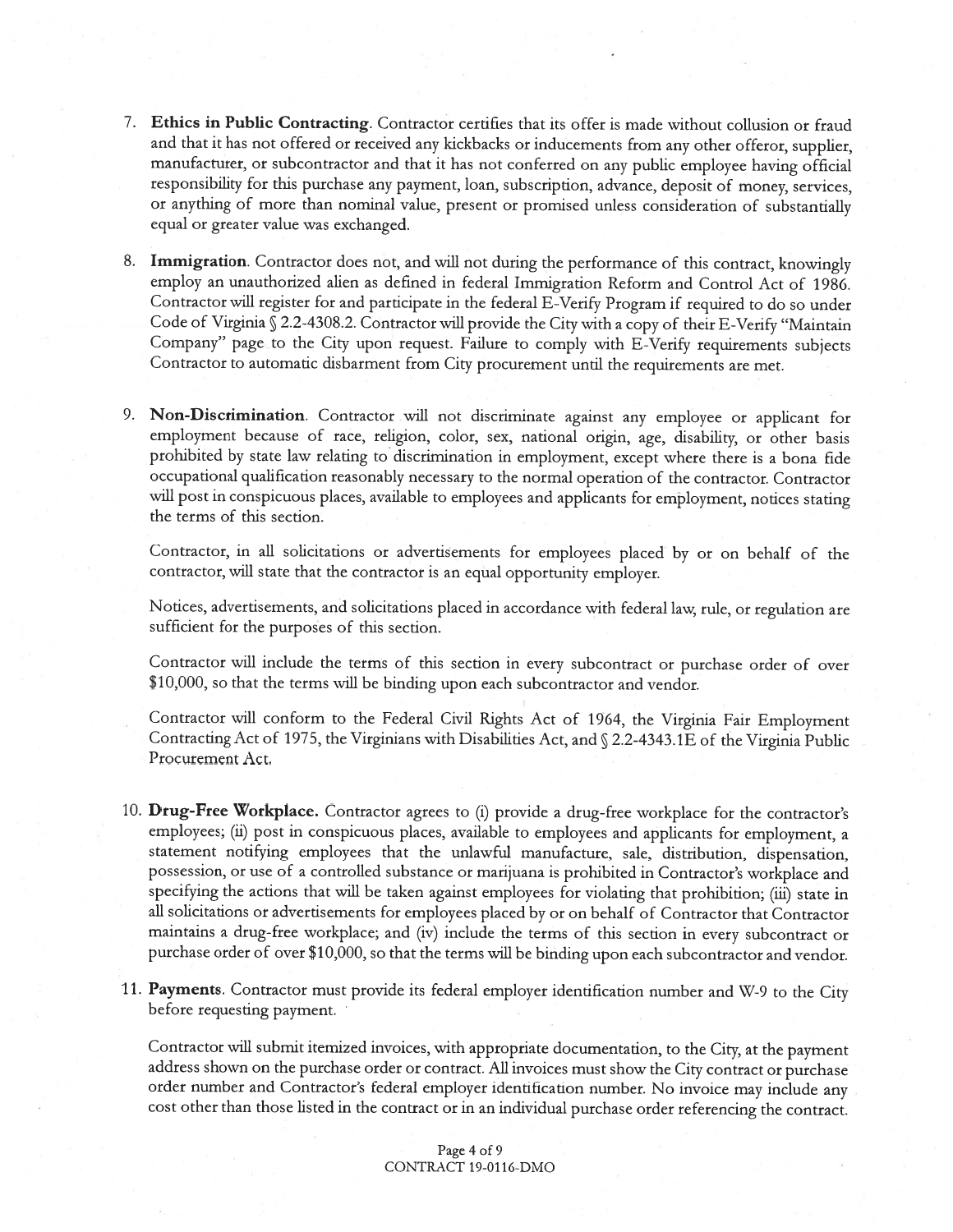The City will pay invoices within <sup>30</sup> days of receipt. Any invoice not paid within <sup>30</sup> days will accrue l% interest per month. When paymen<sup>t</sup> is made by mail, the date of the postmark will be considered the date of payment. If offset proceedings have been instituted under the Virginia Debt Collection Act, the date of offset will be considered the date of payment.

Under certain emergency procurements and for most time and material purchases, final job costs cannot be accurately determined at the time an order is <sup>p</sup>laced. In these cases, payments are contingent on the City's determination that all invoiced charges are reasonable. The City will notify Contractor within <sup>30</sup> days of invoice of any charges it determines to be unreasonable. Payment for those charges will be suspended until a settlement is reached. Contractor will not take legal action concerning the charges unless <sup>a</sup> settlement is not reached within 30 days of notification.

12. Subcontractor Payments. Within <sup>7</sup> days after receipt of paymen<sup>t</sup> by the City for work performed by <sup>a</sup> subcontractor, Contractor shall a) pay the subcontractor for the proportionate share of the total paymen<sup>t</sup> received from the City attributable to the subcontractor's work, or b) notify the City and the subcontractor, in writing, of Contractor's intention to withhold paymen<sup>t</sup> and the reason for withholding the payment.

Contractor will pay interest of 1% per month to subcontractors on all amounts owed to the subcontractors which has not been paid or withheld under the terms of the preceding paragraph.

Contractor must require individual subcontractors to provide their social security numbers, and proprietorship, partnership, and corporate subcontractors to provide their federal employee identification numbers. Contractor will provide this information to the City upon request.

Contractor must require subcontractors to include the terms of this section in all contracts with other subcontractors.

- 13. Non-appropriation. All funds for payments after June <sup>30</sup> of the current fiscal year are subject to appropriation by the City Council. If Council does not appropriate the required funds, the City will terminate this contract on June 30 of the then-current fiscal year.
- 14. Indemnification. Contractor will save, defend, hold harmless, and indemnify the City, and all of its elected and appointed officials, officers, employees, agents, departments, agencies, boards, and commissions from and against any and all claims, losses, damages, injuries, fines, penalties, costs (including court costs and attorney's fees), charges, liability, or exposure, however caused, resulting from, arising out of, or in any way connected with Contractor's negligent acts, errors or omissions, recklessness or intentionally wrongful conduct of the Contractor in performance or nonperformance of its work under the contract. This indemnification survives the termination of the contract.
- 15. Insurance. Contractor and any subcontractors will maintain the following insurance coverage, provided by insurance companies authorized by the Virginia SCC to offer insurance in Virginia, during the entire term of the contract. Contractor will provide copies of its Certificates of Insurance to the City.
	- a. Workers' Compensation—as required by law.
	- b. Employer's Liabiity--\$100,000.
	- c. Commercial General Liability--\$1,000,000 per occurrence and \$2,000,000 in the aggregate. The City must be named as an additional insured on this policy.
	- d. Automobile Liability --\$1,000,000 combined single limit, if any motor vehicle not owned by the City is to be used in performance of the contract.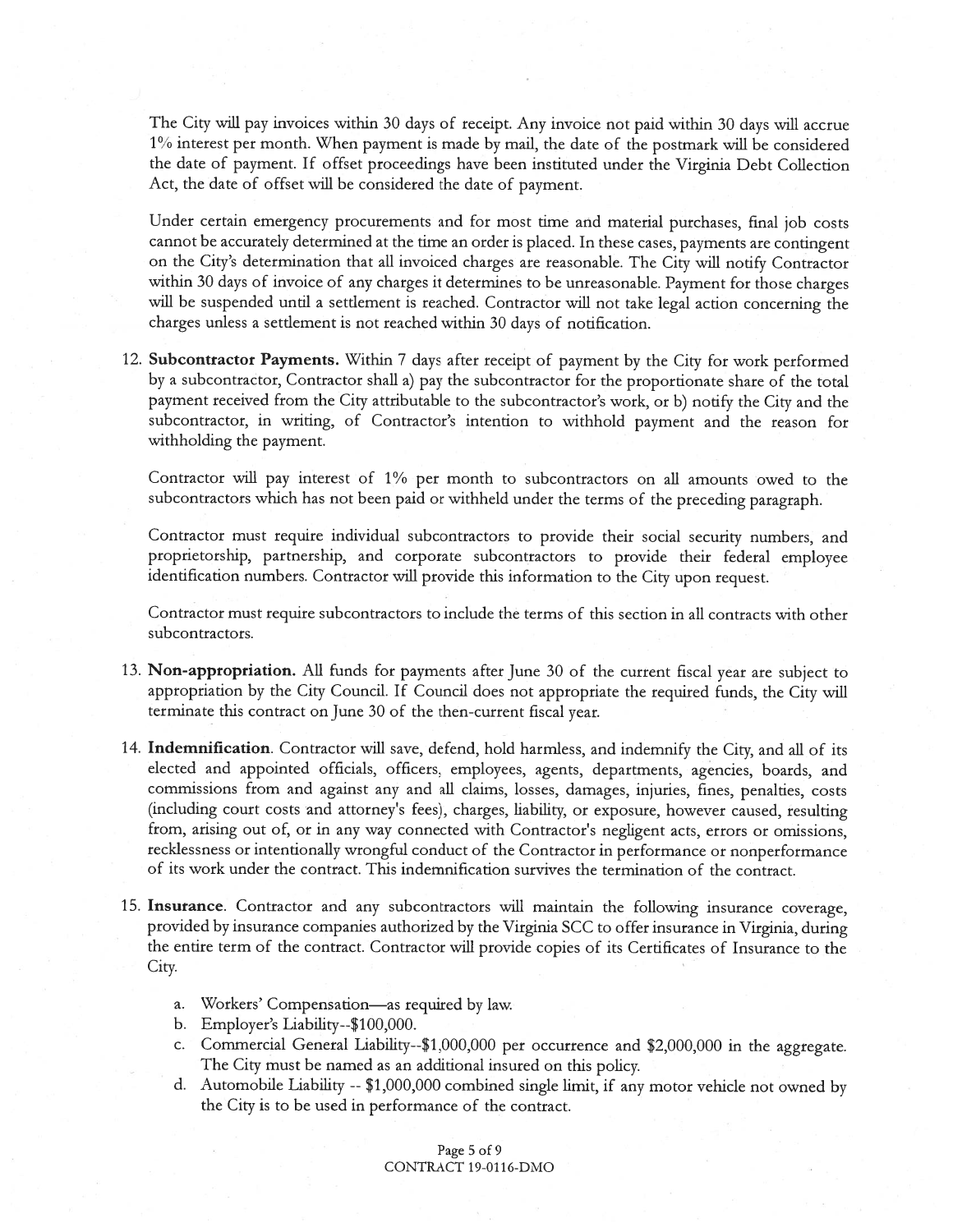- 16. Licensing. Contractor will maintain all licenses and certifications required by applicable federal, state, and local governmental entities for provision of the goods and services to be provided under this contract.
- 17. Assignment. Contractor will not assign or otherwise transfer any of its rights, obligations, or interests in this contract without the written permission of the City.
- 18. Antitrust. By entering into this Contract, the Contractor conveys, sells, assigns and transfers to the City all rights, title, and interest in and to all causes of action the Contractor may now have or hereafter acquire under the antitrust laws of the United States or the Commonwealth of Virginia, relating to the goods or services purchased or acquired by the City under said Contract.
- 19. Choice of Law, Venue. This contract is governed by Virginia law. The Circuit Court of Fredericksburg, Virginia is the exclusive venue for any litigation regarding this contract.
- 20. Claims. Contractor must notify the City in writing of its intention to file <sup>a</sup> claim at the time of the occurrence or beginning of the work upon which the claim is based. All claims must be submitted less than 60 days after the final contract payment.
- 21. Dispute Resolution. The parties will first endeavor to resolve any disputes, claims, or other matters in question between them through direct negotiations, and if direct negotiations fail, by non-binding mediation, with the exclusive venue of the mediation being the City of Fredericksburg. Should the dispute remain unresolved either (i) following negotiation and mediation, or (ii) more than <sup>90</sup> days after <sup>a</sup> party has requested mediation, either party may institute <sup>a</sup> lawsuit or chancery action, as appropriate, in Fredericksburg Circuit Court, and may pursue all available appeals in Virginia state courts, to the extent they have jurisdiction. Any agreemen<sup>t</sup> reached in mediation must be reduced to writing and executed by the parties; upon execution, the agreemen<sup>t</sup> will be enforceable as <sup>a</sup> settlement agreement.
- 22. Default. The City is in default 1) if it fails to pay any amount due to Contractor; or 2) upon any other material failure to comply with the terms of the contract. Contractor is in default upon any material failure to comply with the terms of the contract.

<sup>A</sup> party alleging that the other party is in default must provide the allegedly defaulting party with written notice specifying the alleged default and allow 30 days for the default to be cured.

- 23. Remedies. If the City does not cure <sup>a</sup> default after receiving notice, Contractor may a) terminate this contract, and b) exercise all remedies available at law. If Contractor does not cure <sup>a</sup> default after receiving notice, the City may a) terminate the contract, b) exercise all remedies available at law, and c) collect liquidated damages if available under Special Contract Terms. If the default is <sup>a</sup> failure to provide required goods or services, the City may, upon written notice to Contractor, procure those goods or services from other sources and hold Contractor responsible for any resulting additional purchase and administrative costs.
- 24. Termination. The City may terminate this contract for any reason upon <sup>30</sup> days notice to Contractor. The City will promptly pay all amounts already earned by Contractor and reasonable expenses incurred in reliance upon the contract, up to the effective date of the termination. Receipt of the notice does not affect Contractor's obligations under the contract, including fulfillment of outstanding orders, up to the effective date of termination.

The parties can agree to terminate this contract at any time.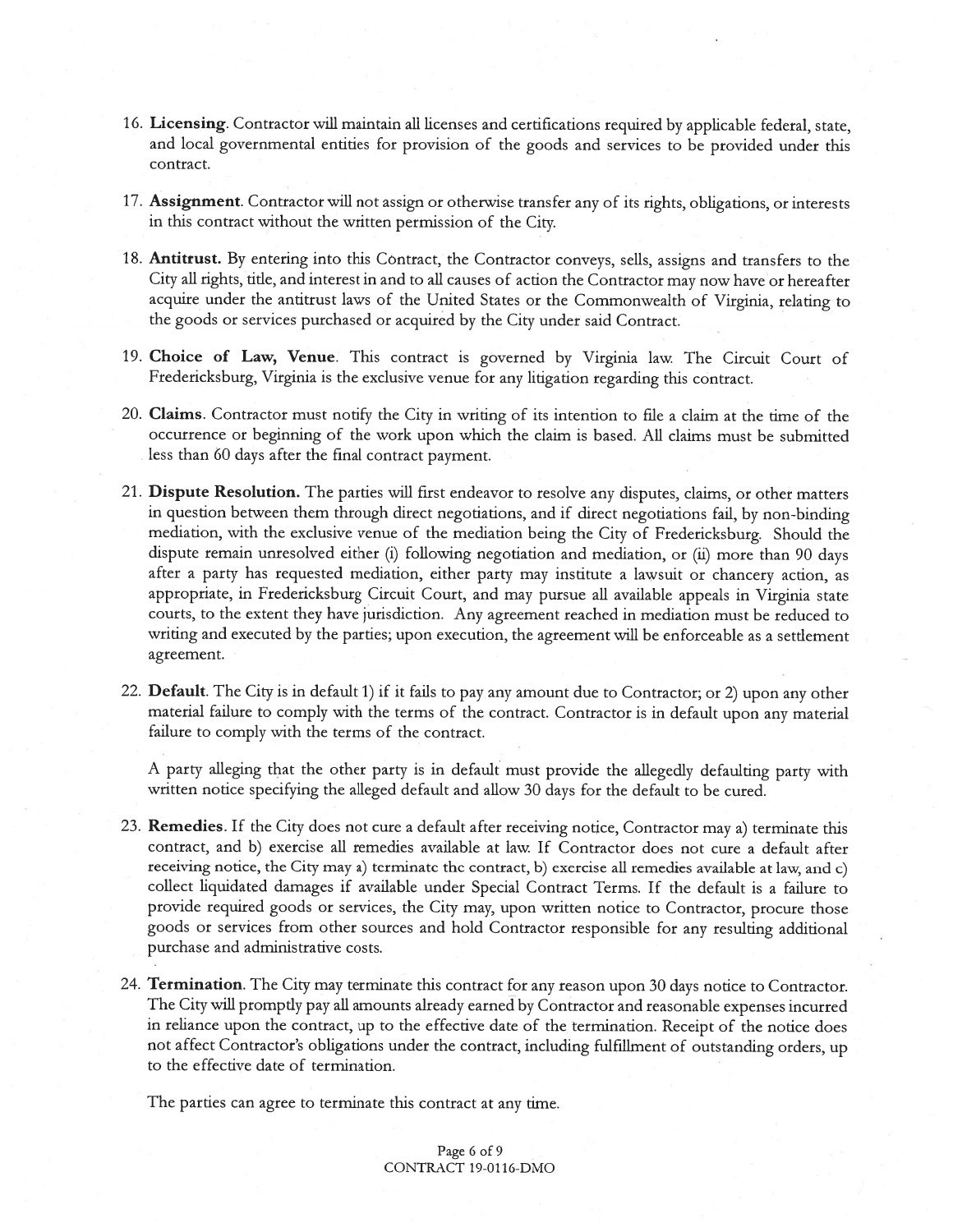25. Notices. Any notices pertaining to this contract must be sent by first-class mail to:

To the City: Economic Development and Tourism Attn: Bill Freehling 706 Caroline Street Fredericksburg, VA 22401

#### To the Contractor:

The address listed on Contractor's Proposal. Contractor may change its address for notices by notifying the City in writing of the change.

- 26. Severability. If <sup>a</sup> court declares any par<sup>t</sup> of this contract to be invalid, void, or unenforceable, the rest of the contract remains in effect.
- 27. Strict Performance. The failure of a party to insist upon the other party's strict performance of the terms of the contract is not <sup>a</sup> waiver of the right to insist upon strict performance of those terms at <sup>a</sup> later time.
- 28. Cooperative Procurement. Public bodies other than the City of Fredericksburg may purchase goods and services from Contractor under the terms of this contract, under Virginia Code  $\sqrt{2.2-4304}$ .
- 29. Confidentiality. Contractor will hold confidential any information provided by the City under this contract. Contractor will not disclose this information to any third party, during or after the term of this contract, unless required to do so by valid court order or subpoena.
- 30. Project Manager/Officer. Contractor shall designate an employee as project manager for this contract. Contractor shall not assign any duties to the project manager that would conflict with the manager's responsibilities under this contract. Contractor will only designate <sup>a</sup> different project manager with the City's written permission, which will not be unreasonably withheld.

The project manager is responsible for coordination of all of Contractor's work under the contract, such as overall control over Contractor's work, communication with the City's point-of-contact, securing required approvals and permissions (work orders, etc.) from the City, attending meetings with the City, and consulting with the City as requested.

- 31. No Other Costs. Contractor warrants that the City will incur no costs either on <sup>a</sup> one-time or continuing basis, other than those specified in this contract.
- 32. Adjustments for Change in Scope. The City may order changes in the work within the genera<sup>l</sup> scope of the work consisting of additions, deletions or other revisions. No claim may be made by the Contractor that the scope of the project or of the Contractor's services has been changed requiring adjustments to the amount of compensation due the Contractor unless such adjustments have been made by <sup>a</sup> written amendment to the Contract signed by the City and the Contractor. If the Contractor believes that any particular work is not within the scope of the project or is <sup>a</sup> material change or otherwise will call for more compensation to the Contractor, the Contractor must immediately notify the Project Officer in writing of this belief. Within ten (10) days after any change or event which the Contractor believes calls for more compensation, the Contractor must provide to the Project Officer <sup>a</sup> proposa<sup>l</sup> which sets forth the amount of additional compensation claimed, the basis for the claim, and documentation supporting the claim. The Contractor will not be compensated for performing any work unless <sup>a</sup> proposa<sup>l</sup> complying with this paragrap<sup>h</sup> has been submitted in the

Page 7 of 9 CONTRACT 19-0116-DMO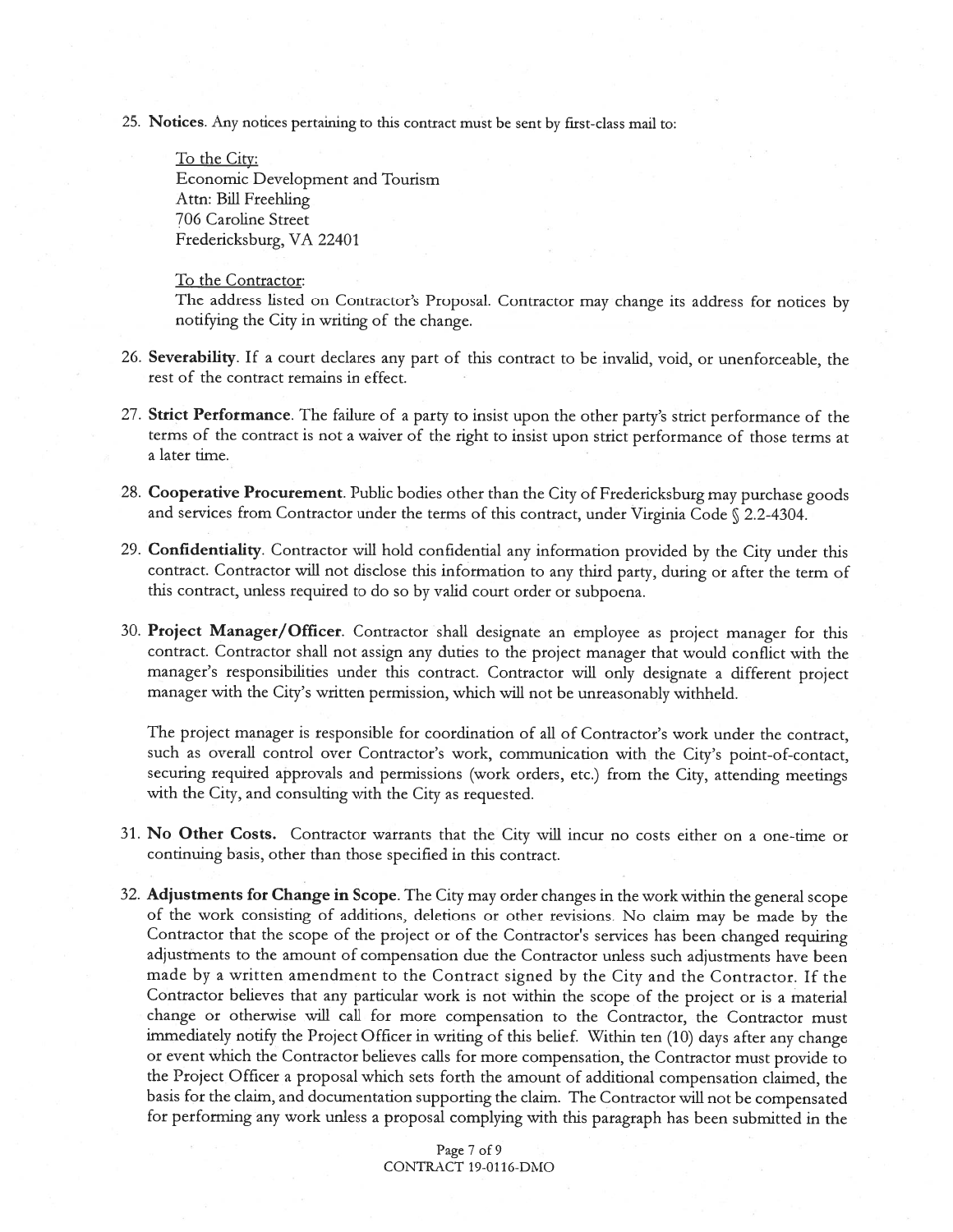time specified above and <sup>a</sup> written amendment has been signed by the City and the Contractor and <sup>a</sup> City purchase order is issued covering the cost of the services to be provided under the amendment. If the Project Officer believes that the work is within the scope of the Contract as written, the Contractor will be ordered to continue work.

- 33. Personnel. All of Contractor's personnel providing goods and services under the contract shall be adequately qualified to provide those goods and services. Contractor shall remove from the project and replace any of Contractor's personnel that the City deems unsuitable for the project.
- 34. Assessment Reviews. Contractor and the City shall meet through the contract term at the City or via <sup>p</sup>hone conference, to review the <sup>p</sup>lanning and progress of the project. Contractor's project manager shall attend all of these meetings. Contractor shall respond promptly to any concerns raised by the City at the meetings.
- 35. Ownership of Documents. All information supplied by the City under this contract remains the sole property of the City. All materials (such as methods, formulae, processes, improvements, strategies, data, and original works of authorship) prepared by Contractor specifically in performance of this contract become property of the City. Upon completion of the task orders or termination of the contract, the Contractor shall promptly return to the City all data supplied by the City still in Contractor's possession, and Contractor shall turn over to the City originals of all materials prepared specifically in performance of this contract, in hard copy, electronic format, or both, as desired by the City. Contractor assigns to City the copyrights to all work prepared, developed, or created under this contract, including the right to: 1) reproduce the work; 2) prepare derivative works; 3) distribute copies to the public; and 4) display the work publicly.
- 36. Report Standards. Reports or written material prepared by the Contractor in response to the requirements of this Contract shall, unless otherwise provided for in the Contract, meet standards of professional writing established for the type of report or written material provided, shall be thoroughly researched for accuracy of content, shall be grammatically correct and not contain spelling errors, shall be submitted in <sup>a</sup> format approved in advance by the Project Officer, and shall be submitted for advance review and comment by the Project Officer. The cost of correcting grammatical errors, correcting report data, or other revisions required to bring the report or written material into compliance with the Contract requirements shall be borne by the Contractor.
- 37. Advertising. Contractor will not make any news or advertising releases pertaining to this contract for any purpose, specifically including use for marketing references, without advance written permission from the City.

#### VIII. METHOD OF PAYMENT

The contractor shall be paid using one of the following methods for all procurements:

1. Small Purchase Charge Card (SPCC): At the time of verified receipt of goods or services, if the Contractor accepts credit cards in payment, the City will authorize payment by SPCC, currently Bank of America Visa. Any "Check-out fees" imposed by the contractor must be disclosed prior to the purchase and shall be detailed in <sup>a</sup> separate line item on the receipt at point of sale. No check-out fee or surcharge may be greater than 4% of the total sale.